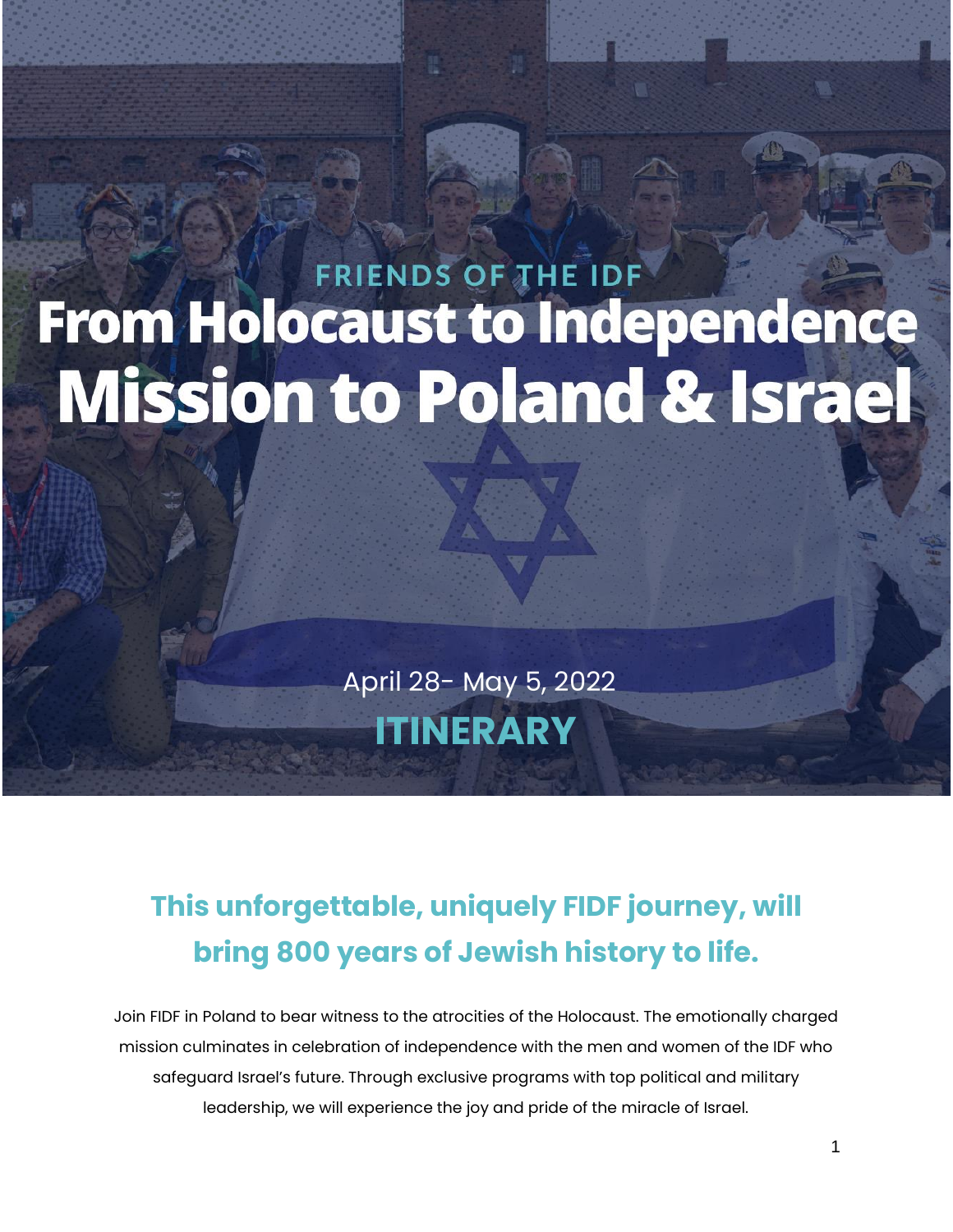

*MISSION OFFICIALLY COMMENCES*

**Thursday, April 28, 2022**

- **Arrival in Krakow, Poland**
- **Opening Dinner** at the Sheraton hotel

*Overnight: Sheraton Krakow Hotel 7 Powisle Street, Krakow Phone: +48-12-662-1000*

#### **Friday, April 29, 2022**

- Begin our journey in Krakow where we will relive 800 years of Ashkenazi Jewish history.
- Tour of **Tarnów**, the town that was home to thousands of Jews who ultimately faced unfathomable suffering at the hands of the Nazis.
- Depart for **Zbylitowska Gora Village** and **Buczyna Forest** to retrace the steps where over 800 children were executed by the Nazis.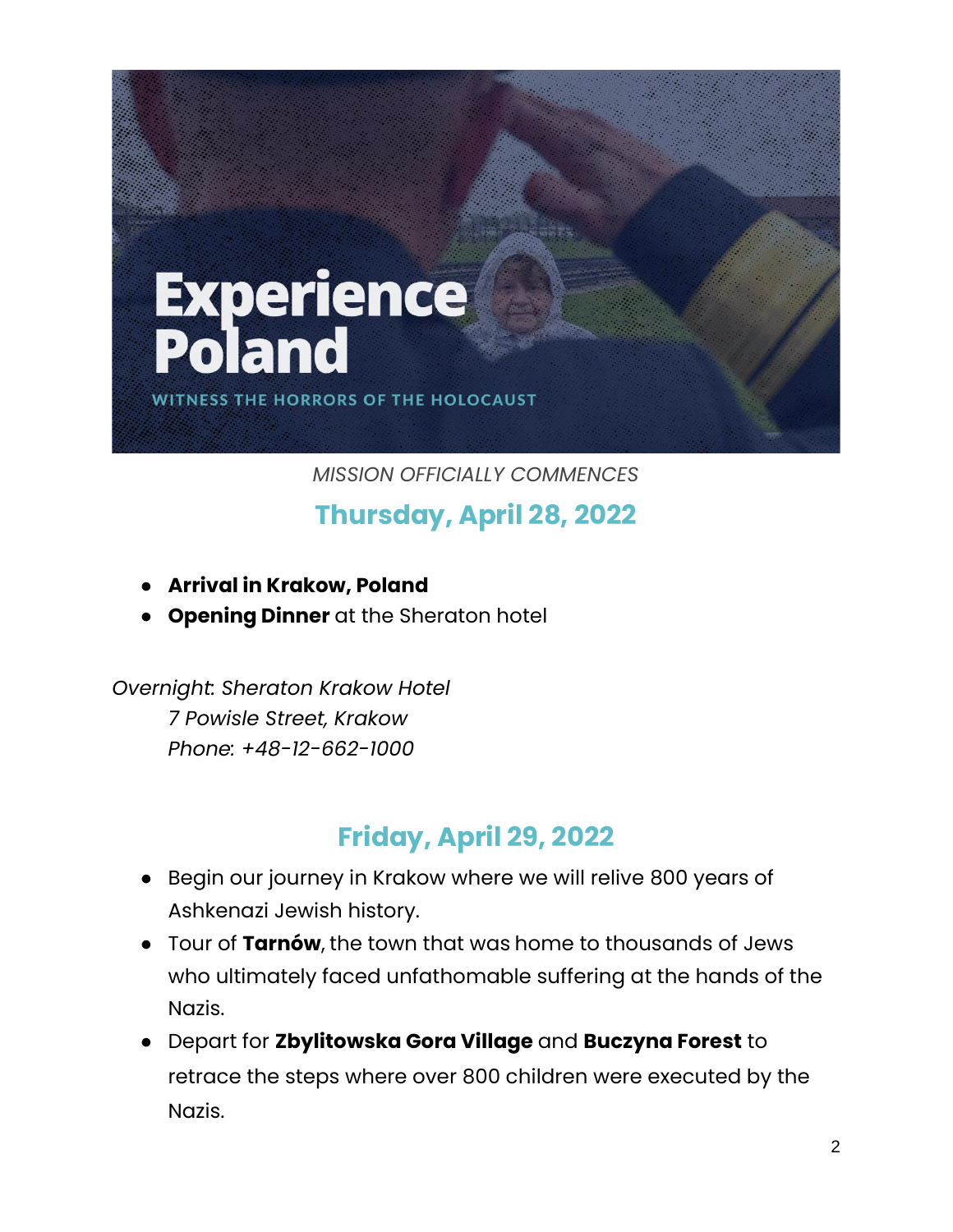- Participate in a stirring **memorial ceremony** at the children's grave.
- Enjoy an inspiring **Kabbalat Shabbat** with singing and dinner

*Overnight: Sheraton Krakow Hotel*

### **Saturday, April 30, 2022**

- Morning service at the **Kupa Synagogue**.
- Visit the **Jewish Quarter in the Old City of Krakow** and learn about the significant Jewish community that flourished there from the 14th century until their decimation in the Holocaust.
- Lunch at the **Galicia Museum** that commemorates the victims of the Holocaust and celebrates the Jewish culture of Polish Galicia.
- Tour the **Krakow Jewish Ghetto** where Jews were forced to live during the Nazi occupation.
- Group discussions followed by dinner and an uplifting Havdalah service.

*Overnight: Sheraton Krakow Hotel*

## **Sunday, May 1, 2022**

We will depart for **Auschwitz Birkenau Concentration and Extermination Camp** where more than 1 million Jews were murdered between 1941-1945.

There, we will take part in a meaningful memorial ceremony, in remembrance of the victims of the Holocaust.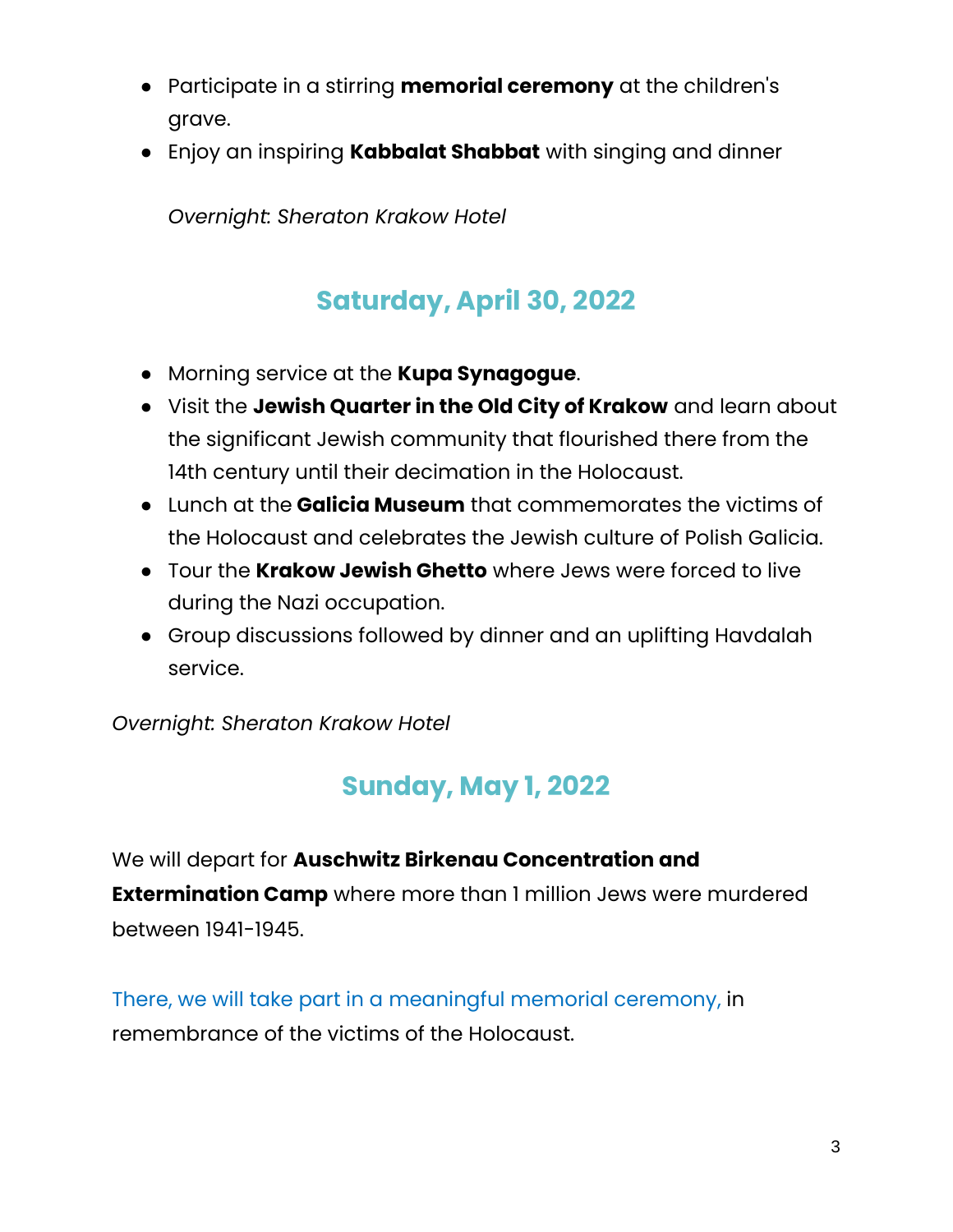This first-time shared experience is dedicated to the survival of the Jewish people will be the emotional highlight of the delegation and the opportunity to be part of a moment that will be handed down as a legacy to future generations.



*Overnight: Sheraton Krakow Hotel*

#### **Monday, May 2, 2022**

- Depart Poland for **Israel** where we will **land at an Israeli Air Force Base.** There, we will meet with the courageous pilots, soldiers, and commanders who protect the Jewish Homeland and Jews worldwide, ensuring *never again***.**
- Festive **"Welcome to Israel" dinner** celebrating the transition from "darkness into light" with our arrival in Jerusalem.

*Overnight: The historic King David Hotel*

*23 King David St., Jerusalem +972-2-620-8888*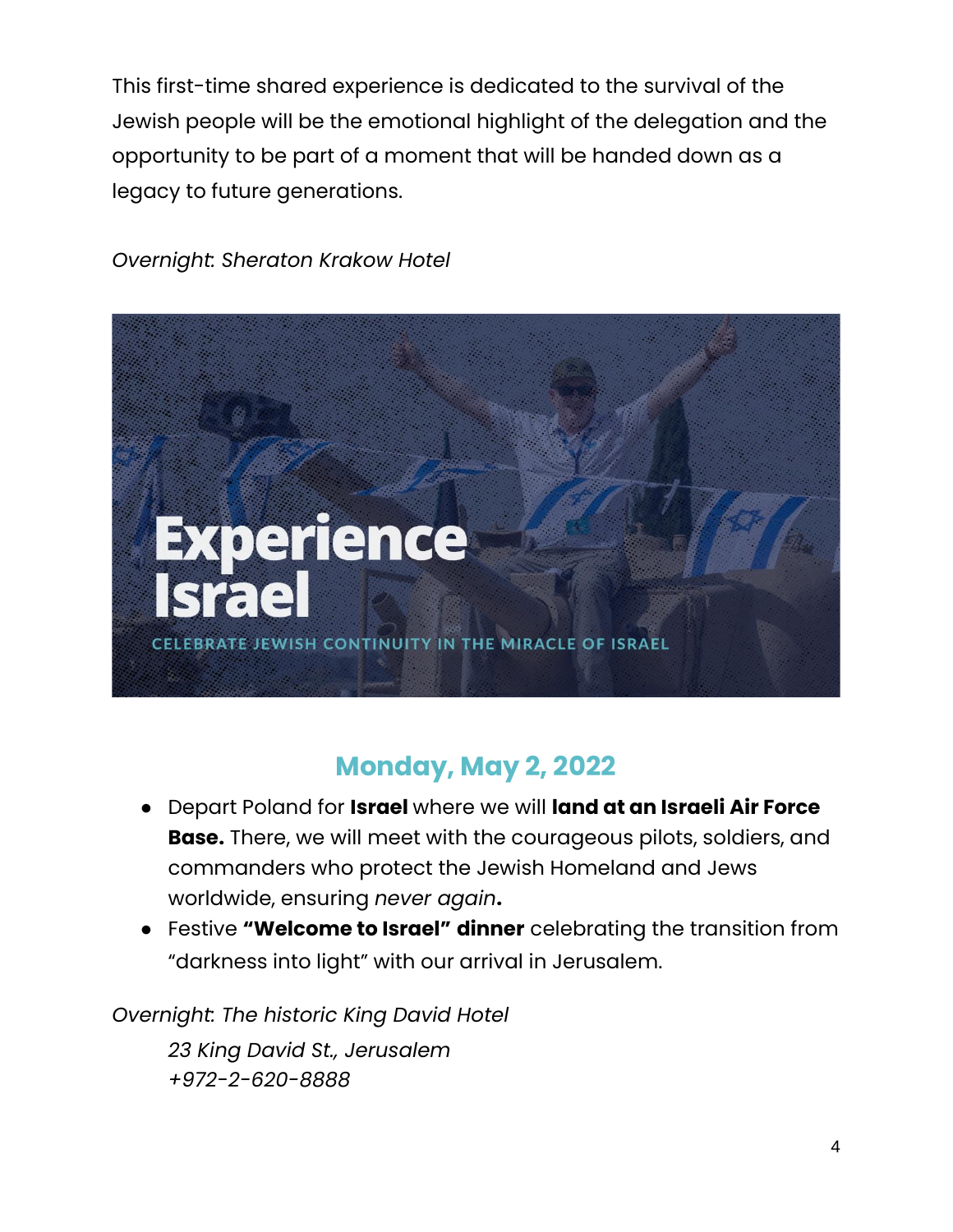*\*Subject to IDF approval*

#### **Tuesday, May 3, 2022**

- Experience the pride of the nation: the IDF. During this unforgettable experience **visiting soldiers in the field**, we will get to know soldiers and commanders from an elite IDF unit.
- Attend the **National Memorial Ceremony** dedicated to fallen soldiers and victims of terrorism at the Kotel with state officials including Israel's President and Chief of Staff. Together we will mourn, remember, and honor the brave IDF soldiers as one with the people of Israel.

*Overnight: The historic King David Hotel*

#### **Wednesday, May 4, 2022**

- On Israel's Memorial Day, we will relive the final moments of the 37 heroic IDF soldiers who sacrificed their lives for the reunification of Jerusalem during the Six-Day War Battle of **Ammunition Hill.** This battle was a key turning point that led Israel to victory.
- We will transition from mourning into joy and celebration as we mark **Israel's 74th Independence Day** at a gala dinner and party for the delegation.

*Overnight: The historic King David Hotel*

#### **Thursday, May 5, 2022**

● Continue the celebrations of Israel's Independence with a **premier**